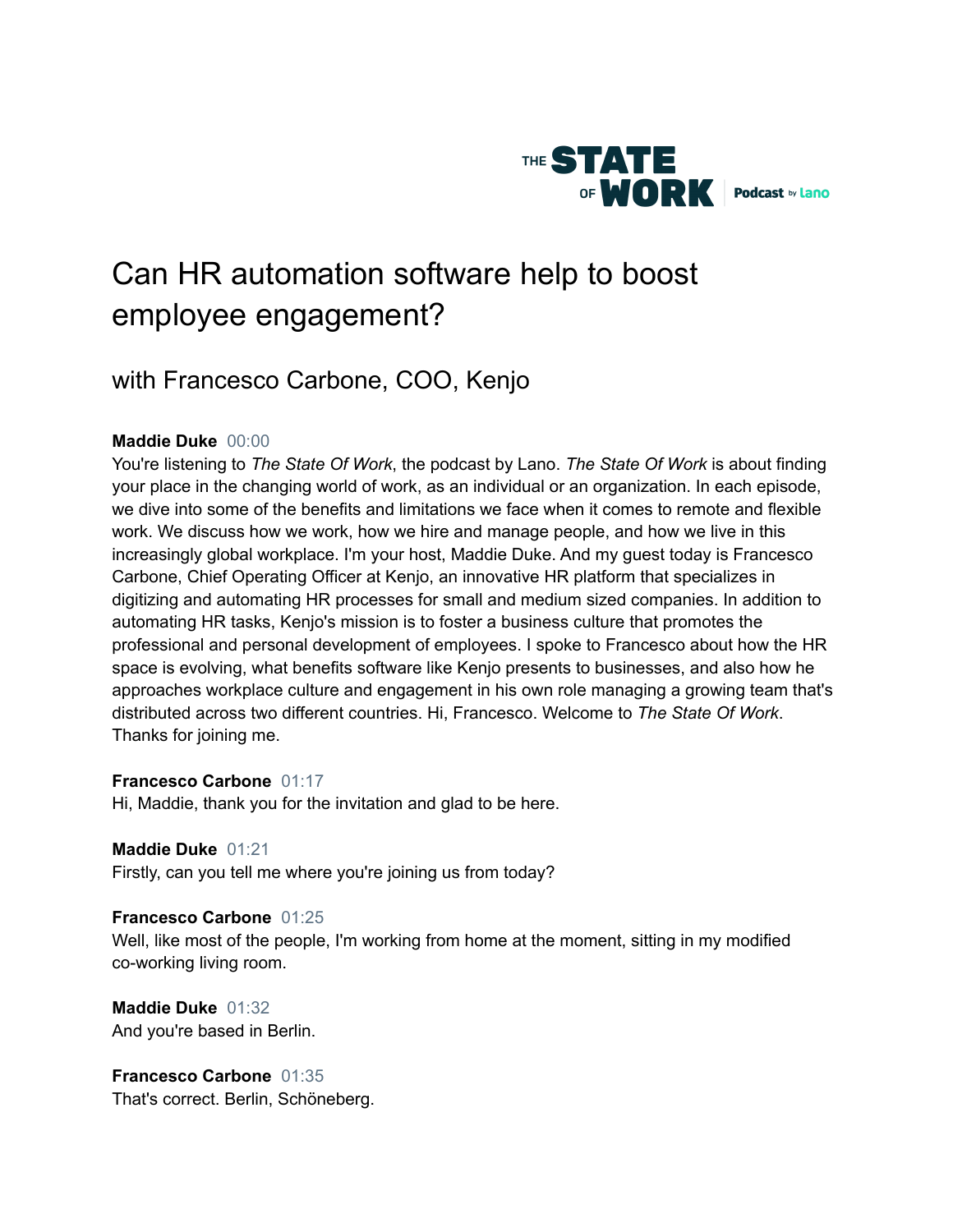#### **Maddie Duke** 01:38

Nice. So today we're going to talk about Kenjo and your role there and also kind of what Kenjo is doing to help businesses. I love something I saw on the Kenjo website: "humans are more than resources". I think that's a fantastic philosophy to keep in mind. And I thought maybe just to kick things off, could you tell our listeners what Kenjo is? And what kind of solutions it offers?

# **Francesco Carbone** 02:05

Yeah, yeah, I'm happy to do that. So Kenjo exists since March, last year, before our name was OrgOS. Now you know why we changed the name immediately as well. So we started off as a as an HR software. And after one year, I joined the team. Fun fact, I was one of the very first customers, I think it was customer number three. So leading a people team in different startup, using the software and giving a lot of feedback. And, I'm not sure if you are familiar with those customers that always complain.

# **Maddie Duke** 02:52

Oh, yeah.

# **Francesco Carbone** 02:54

….Really, really nasty complainers. And yeah, I was the king of them. I ruled all over them. So David, our CEO and founder, said, Wow, this guy is so good at complaining, let's get him inside, you know, and then he can complain much closer to us...

# **Maddie Duke** 03:11

...and then the complaint becomes feedback.

# **Francesco Carbone** 03:13

Yeah, exactly. And so I joined Kenjo. And what changed, and so I'm explaining that because we changed quite a lot back then from, let's say, a normal HR tool to a full-suite solution that also covers cultural features, like an engagement survey, performance reviews, shoutouts, meetings, goals, a lot of different features. I think if I would just name all the features that that would, which would be a bit too much. I think, to summarize, what we're doing is basically improving the whole employer/employee experience, and removing all that unnecessary noise that surrounds them by installing great, great technology between them to facilitate processes. And also, of course, we're trying to trigger positive behavior with the software for those companies. We now have roughly 250 customers, small and medium sized businesses all around, well, mainly the DACH market, Spain, and some in Latin America. And growing fast. That's Kenjo at the moment.

#### **Maddie Duke** 04:53

Awesome, thank you. So we're looking at if we think about how HR has evolved particularly over the last year and a half or, you know, as more and more businesses are working with global teams and distributed teams and people have been working from home. Whether that's, you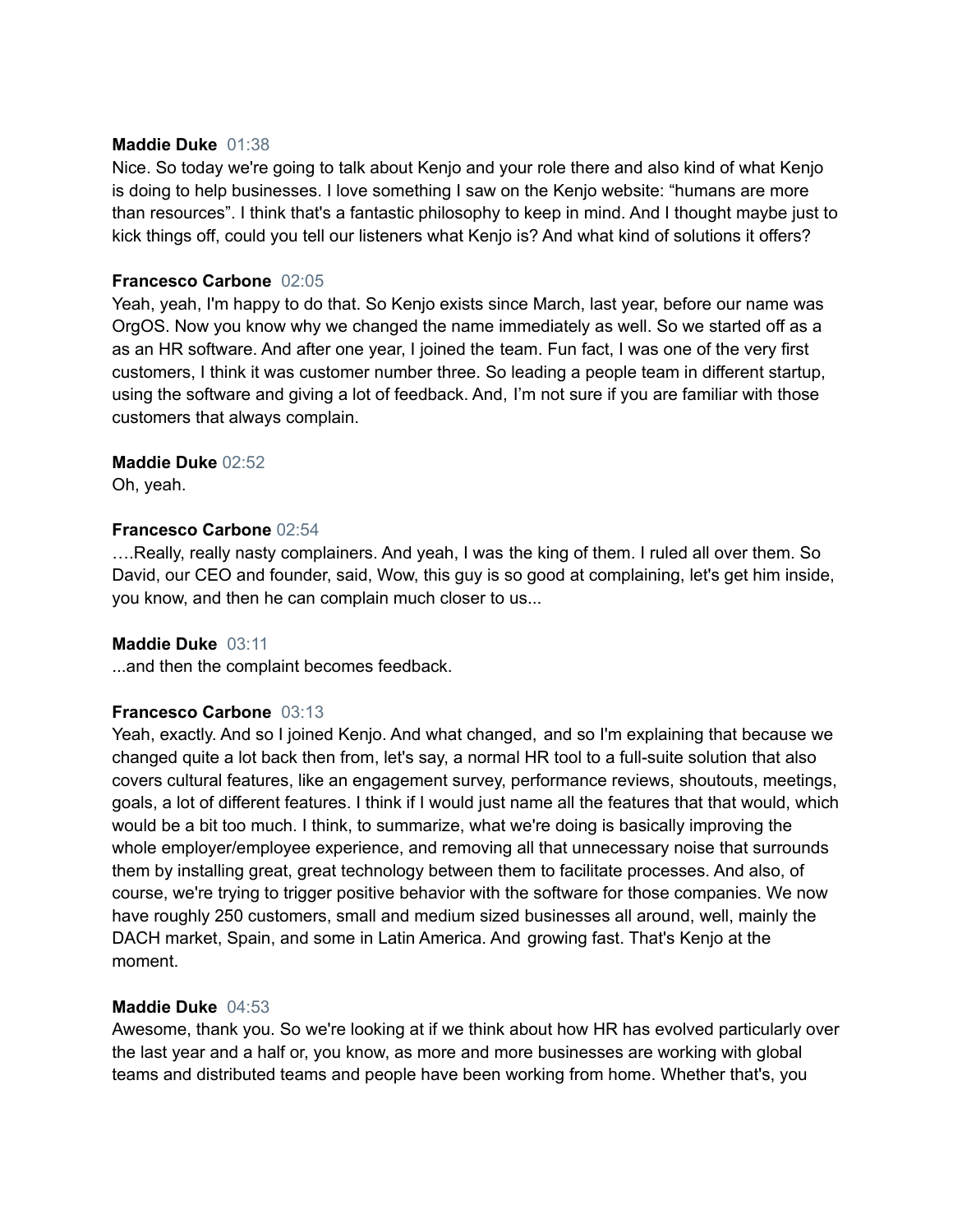know, in terms of crisis-related working from home, or whether they've actually just have a home office, how is HR evolving alongside the changes that we've seen there?

# **Francesco Carbone** 05:25

Yeah, in Germany would say it was a little bit of a *Brandbeschleuniger*. I'm not sure what the English - it's a beautiful German word. I don't know what the English… it was an accelerator. Yeah, accelerator. So the whole events around the Corona pandemic was an accelerator to digitize. So that's why we also get a lot of requests now from more traditional businesses, even blue collar businesses that say, okay, well, we need to react here, we need to, we need to start becoming more efficient in how we handle our employees. We see the potential there. So this was, this was a big change in the HR industry, I believe, considering that the market is so vast, I don't know the exact number. But it's not even 20% of the market is catered (for) in Europe at the moment. So there's a lot of potential.

# **Maddie Duke** 06:31

And how do you think that, I guess, you know, with Kenjo it's about digitizing and automating some of the HR processes that are really necessary - that have always been necessary - but kind of making them more efficient and effective. What can that mean, for business if all of these steps and processes are done much more efficiently and effectively? What sort of benefits does that mean in a day to day setting?

# **Francesco Carbone** 06:57

Yeah, fantastic question. So Maddie, I think the best is always to share personal experience. And so what my experience was, is that I was used back as a customer of Kenjo, I was basically forced to hire 30 people and half a year, almost by myself, I had a 50% person on the side to help me. But that was, it was obviously a massive challenge in two minutes, I couldn't have done that without it. So as a daily business, it just means you are able to do things much faster and much more efficiently than you could do without the support of a software. But then also, what it does is we are erasing jobs that are not fun. That's just how it is. That's, that's how the whole software market works. And, for example, I've never, once once I've stumbled upon the HR coordinator role - my wife used to be one actually at Wayfair. And all what they do is make appointments. And, and then I was like, well, so you're Calendly I'm not sure if you know Calendly? But yeah, you're a software, you're scheduling software. You know that there's something better I said, Calendly just use Calendly!

# **Maddie Duke** 08:47

How did she take that?

# **Francesco Carbone** 08:52

Of course, I mean, it's different because of the personal touch and so on, that's something nice, right? If you get a call with a human voice that is maybe even nice to you, that's different than receiving a link. But at the end of the day of the day, the effort versus output is relatively low. And also it's not. It's not fun to do a job like this all day. It's what I saw at least and so at the end of the day, what we're also doing is we're removing repetitive work that at the end is not so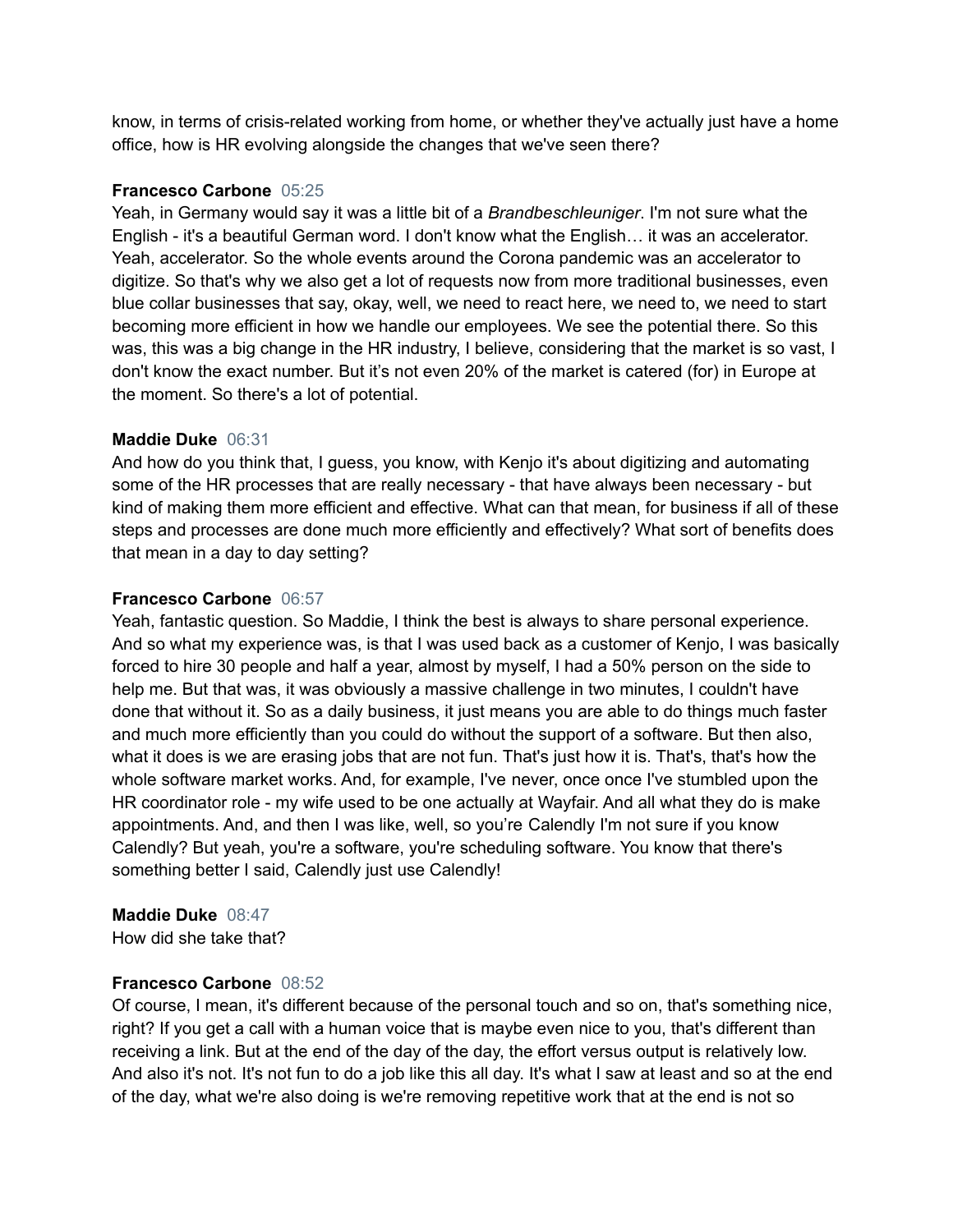much fun as creative or yeah, other work basically, yeah. And might sound a bit cruel, but it's really it's really okay, I think in my opinion, because there are so many good jobs, much more fun jobs, so..

#### **Maddie Duke** 09:49

Yep, and still even within that, you know, within that space still of HR and recruiting, there's still plenty of other roles. It's not like you're wiping out the entire HR department.

# **Francesco Carbone** 10:00

No, no, no. So I mean, just to continue with the example of my wife, I mean, she's not a coordinator anymore. She works for a company that has tools like this. And now she looks into diversity and things like that - there was no room for that in the past, there was no budget, and no interest. And now we're shifting those roles from calling people to schedule meetings, to, you know, sustainability, diversity, and all those much more important and significant topics, in my opinion.

#### **Maddie Duke** 10:33

Do you think that there's also then like, you know, running with that diversity topic, that it also removes human bias as well, like, you know, if you've got someone calling candidates or applicants, making unconscious decisions about their accent, or the way they speak, or you know, that using AI and well, using automated processes helps to remove some of that, especially in the early stages.

#### **Francesco Carbone** 11:04

Yeah, I mean, that's, that's a super interesting observation. I've never thought about it, to be honest. But now, if you say it like this, it makes sense. Removing bias is for me, it's impossible. you know, if even if the email is written in a certain way, then there's already can be some triggers for certain people. Reducing bias, teah, that's that makes sense. Yeah.

#### **Maddie Duke** 11:34

Yeah. I was reading that the mission- oh, that well, you know, one of the kind of purposes of Kenjo is to foster a business culture that promotes the professional and personal development of employees. So I understood that as like, by using these tools, you know, maybe particularly the engagement and performance side of things that you're helping your clients and customers and their employees with personal and professional development of employees. What does that look like? What/how do we do that? And how do we see that in practice?

#### **Francesco Carbone** 12:11

Yeah, so there are many ways to, let's say, observe it or comment on it, from a humanistic, philosophical, psychological, or even business driven way. If I would go from a business driven way... so why is it important to develop your employees? It's quite obvious. They're getting better and produce more and value for you as a company. Sometimes I talk about this and I feel like it sounds so trivial and so obvious, but it's not being applied on a daily basis.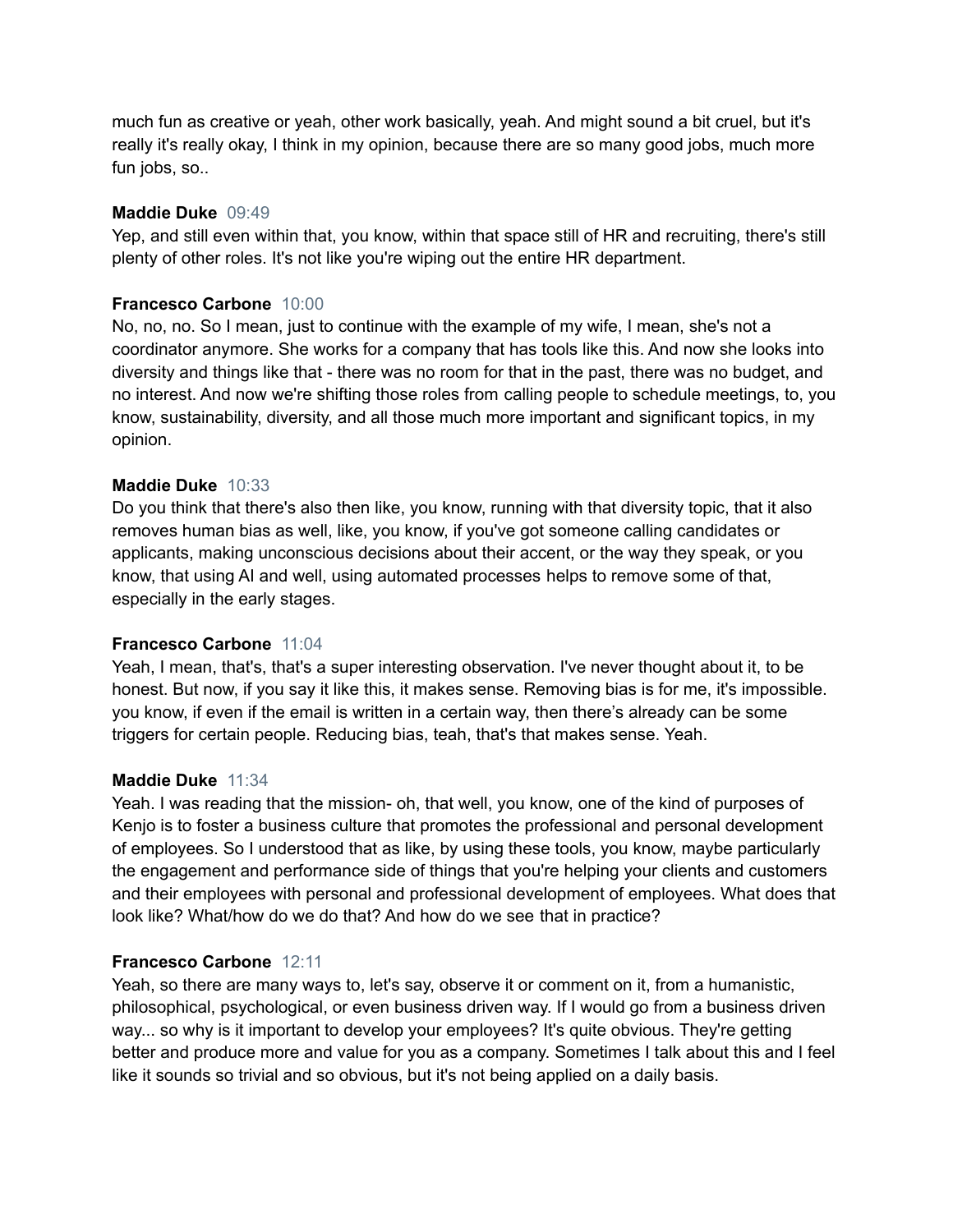#### **Maddie Duke** 12:49

So yeah, I mean, that's actually really, let's go with that. Because I would agree, like, to me, it also seems really obvious, but a lot of businesses may say, or even, you know, like that there are instances where it's like, kind of maybe even in their values, but is it put into practice? You know, are they actually spending money on this and do you know what, like, why they aren't why they might not?

#### **Francesco Carbone** 13:14

Well there's certain traits from the past that are still deeply rooted in some of the organizations which prevent them to make some really, really good decisions. And I mean, how to give an employee the room that they need to thrive is based on trust, for example.

**Maddie Duke** 13:37 Yeah.

#### **Francesco Carbone** 13:41

So a leader, any leader needs to have the capacity to trust and first they need to trust themselves. Just from my personal observation. Money is not an issue because it's relatively easily approved. Hey, I need an L&D budget, Mr CFO, can I please have some? That is much easier to get approved, then to actually have room for development created and being protected by every single manager. This is a bitch of a task. This is really, really, really difficult to create, because you have... So that's my reality. I have eight leaders in the company, and with completely different backgrounds, complete different leadership styles. And so that's the biggest challenge actually to have in every microcosmos that they create enough room for everyone to thrive. Much more difficult than getting a budget approved from the C level.

#### **Maddie Duke** 14:46

Yeah, yeah. Interesting. And to create that room. It's things like time, trust, putting a value of importance on that, not in terms of money, but in terms of other resources and effort.

#### **Francesco Carbone** 15:01

Exactly, exactly. Because it's easy to commit to the hard metrics, like, hey, there's this revenue goal, please go for it and be rewarded for it. There's no discussion. If you get half a million revenue, even though you were supposed to only get 450, then first, it doesn't matter what happens around you, yeah, you are the big winner of the race, you know, and... But if you, for example, created the best culture with a super high ENPS, and then the revenue didn't work, that's an issue. Because everything is connected to the hierarchy of needs. Also, in the company, we have a, we have an underlying hierarchy of needs. If we don't have cash in order to survive, then we will never be able to really go for the more aspirational goals, like developing people, having a positive impact on the environment, and so on. And I don't have a magic formula, how to make that happen. My current observation is that we should put the aspirational goals in the center, which we're still not really doing. And see the underlying needs more as hygienical factors. Now that's my personal approach and my people team as well. And, it works quite well. But yeah, I'm just one person in one department doing one thing, basically.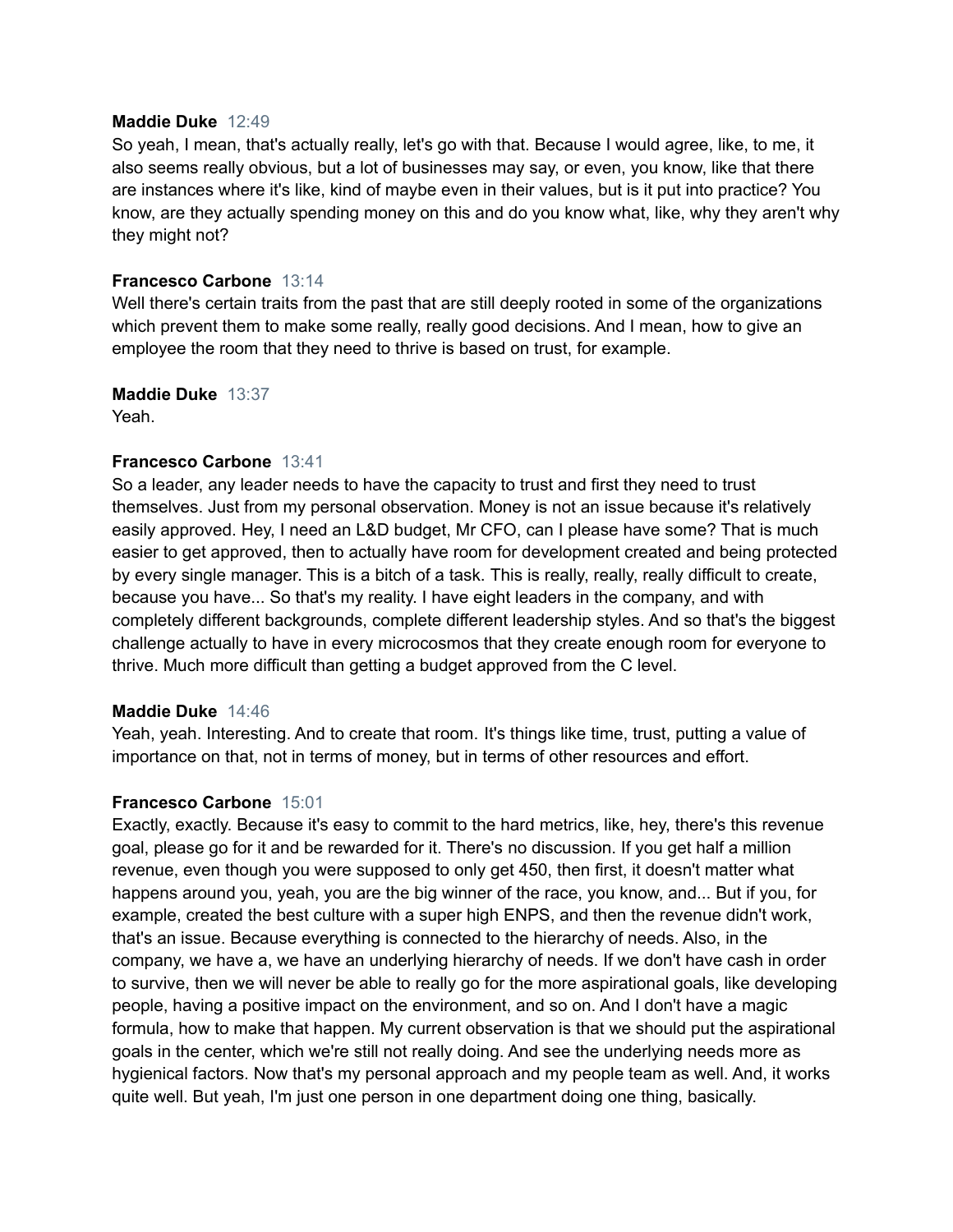#### **Maddie Duke** 16:54

That's a really interesting thing to hear though, like, particularly from a C suite leader. It's almost a unique perspective in a way to actually be doing that and living by that kind of value. Would you sort of also say that as the those more aspirational goals, like if we're looking at engagement, or culture and the things that kind of show, or indicate that your people are happy in what they're doing? And yeah, enjoying it and doing it well, and working well together that in theory, that that would also then affect the, as you say, hard metrics of like profit and those kind of monetary targets.

# **Francesco Carbone** 17:33

I'm coming back to you with a formula, okay? I was never good at math. But I have a very, very avant garde theory, okay. I have created a formula. I need to clear my throat so it comes out nice. So: treat people well equals people will treat your business well. I know it sounds crazy. I know it sounds crazy. But I have this idea that there could be some truth in this.

#### **Maddie Duke** 18:12

I don't think it's... to me, it doesn't sound crazy. It makes sense. You know, I've been in jobs where I've been very, very unhappy, and you have frustrations and you're not motivated. And you don't want to be there. And that's, you know, I mean, that's horrible for everyone. It's horrible for the individual. It's horrible for the team that they're working with. And ultimately, yeah, probably their performance is not going to be what it could be if they were happy. And if they felt that they were being valued.

#### **Francesco Carbone** 18:44

100%. So you don't need to rely on this avant garde equation, yeah. There's plenty of research about this out there. So this is no news. In the 60s, Peter Drucker started with this, then we had in Germany, Fritjof Bergmann, speaking about new work. We have Simon Sinek, our Jesus from the new work movement, yeah. So we have Gallup research since 20 years, they're coming up with the same results, there is no change in employees' behavior or something - their needs get a bit higher, but the companies are not picking up with the needs at all. Not even 30% of the employees are really engaged on average, which is crazy. What an untapped potential that we're not unleashing.

#### **Maddie Duke** 19:40

Do you see a difference between smaller businesses and bigger ones when it comes to this and applying these sorts of theories that we have, you know, we have evidence of - are there differences?

#### **Francesco Carbone** 19:54

The only difference is the difference of challenge. A startup can do more experiments, of course. I always like the analogy of boats, you know, like it's a small boat, it can move fast. But it's also not as secure as a cruise ship. So that means a startup has always one eye on the revenue, because they can do a lot of movement without securing their cash flow. So at the end of the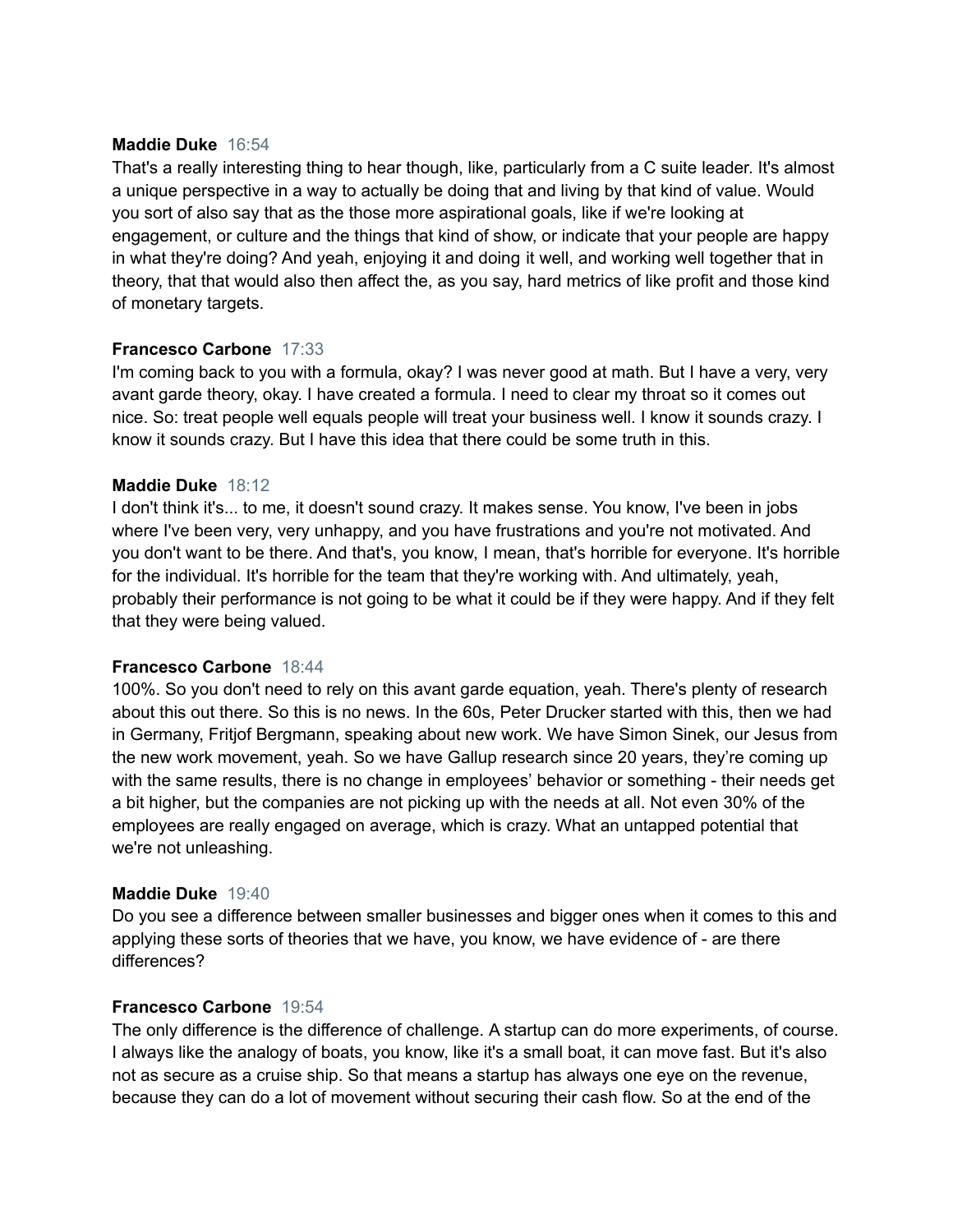day, a fundraising or revenue in a bootstrap company is always going to be most important in order to survive. So that's where the corporates have more freedom, they have the financial security. And so they can test things in a more safe environment. However, they have so, so many barriers, so many, so much politics, that is also being a blocker for change. So it's just different types of challenges that we're facing in startups and corporates.

# **Maddie Duke** 21:10

When we look at things like engagement and culture, how do we measure those?

#### **Francesco Carbone** 21:16

Beautiful question, very important, very important, because ...and I want to say that really clear, hopefully, a lot of HR leaders are listening. What people usually do in situations where culture is not on, not going how they wish they would go, it's usually overwhelming because a lot of symptoms come at you. Like oh the employees are complaining about this oh this not working right. And it's always HR's fault. And the natural reaction seems to be actionism, like, let's implement XYZ to fix everything. I didn't even tell you what, but it already sounds like it doesn't work, right? Because it doesn't, that's the point. You can't, you can't meet a bouquet of, of problems with one action. It doesn't - you won't solve it. You really want to find the key driver of the negative culture. And in order to do that, you need to measure. So thank you for the question. I'm very grateful for that. And the best I have seen so far. I'm using that since six years now, is an engagement survey, basically. So I've done engagement surveys with roughly 10 companies and analyze them and it was always an imperative to start with it otherwise, and it's also part of the Gallup research is, you will work on the wrong thing. And that's one of the biggest problems that companies have is that they work on the wrong things, most of the and why is that because most of the things that appear to be a problem, for example, employees complaining about salary, and then you raise the salary. And the people are not getting happy becoming happier is because those are symptoms, symptoms of other stuff. And in salary, for example, it can be a lack of acknowledgement. Just one example. Imagine a 50 year old specialist in a factory reporting to a 30 year old guy that just, you know, came from an MBA study or something. And the 50 year old guy, he doesn't feel valued. What does he do? Go to his manager and say, I don't feel valued enough. Please, can you please give me more positive feedback? No, this guy is super proud. What he does is like I need more salary. And then he gets a salary, but the problem is not fixed. So cultural issues can be very tricky and are often symptomatic, and appear different than what the root is.

# **Maddie Duke** 24:34

Yep.

# **Francesco Carbone** 24:35

So just to react with an action to an observation. That's never gonna work. It may be a little bandaid for a while or distraction. But it's not going to fix the problem... usually.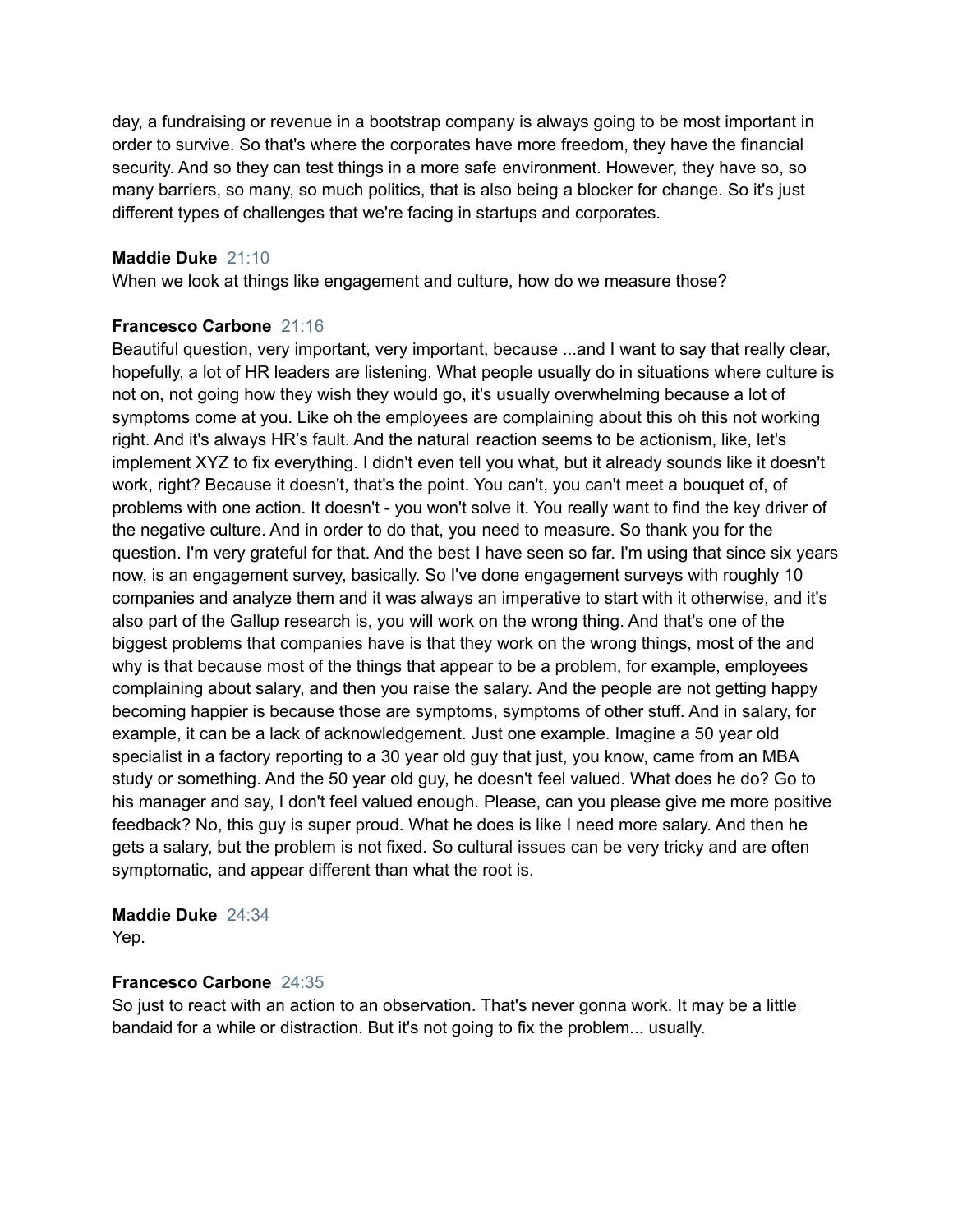#### **Maddie Duke** 24:52

Yeah. It's interesting that that example because it shows that to get to the crux of an actual symptom or issue requires actually a lot of vulnerability and trust. And that's something that most people aren't able to do - especially at work.

#### **Francesco Carbone** 25:15

….and let's face it, we're not gonna, we're not gonna change this, this guy fundamentally, that he opens up his heart all of a sudden. But what we can do is approach him with quantitative, anonymized engagement survey on a weekly basis, what we do at Kenjo, for example, so we have a built-in engagement survey that is free for all of our customers. Because we believe in that, we believe this is the key cornerstone for when you want to start to become a better employer.

#### **Maddie Duke** 26:02

Lano makes it easy to hire the best talent on the planet. Companies of any size can hire and pay employees in more than 150 countries, backed by a network of top players of record. Lano takes care of compliant contracts, local tax law and international payments. From full time to freelance the Lano platform has everything you need to grow your global team. Find out more lano.io

Are there any other tools that you see, as you know, absolutely necessary for HR teams moving forward?

# **Francesco Carbone** 26:44

Yeah, absolutely. So my latest finding, I would say, is that the key to this to the success of any company or any HR department is to have a great, an outstanding, if possible, leadership team around you. Because those are your multiplicators. And they create anyways, their own universe, we had this like micro universe we were speaking about - you will be for some sort of part out of control, you can end it, which is good, by the way, yeah. So what you want to do is make them the best leaders in the world. So any tool that helps you with that, is definitely, is definitely really, really helpful. So there's a bunch of stuff out there coaching, coaching tools. I've seen, I'm testing now, in Berlin, there's one company called Bunch. They have really, really good content, for example. And then what I was looking at, as a company called BetterUp from the US, that has a scalable coaching approach that is very outcome-oriented. So those are things that are looking really interesting, because we had coaching sessions for the entire leadership team on a quarterly basis. And at some point, I was like, okay, that doesn't really make any sense. Because you have some people that are great at giving and receiving feedback, because of their past. They just had a lot of experience in that. And then some, not at all. So obviously, it makes sense to customize this coaching experience a bit more.

#### **Maddie Duke** 28:43

Yep. Yeah, I think that's a great one. Um, okay, well, I want to maybe, maybe we can talk a little bit about like the internal side of Kenjo, and how like how you approach hiring and managing a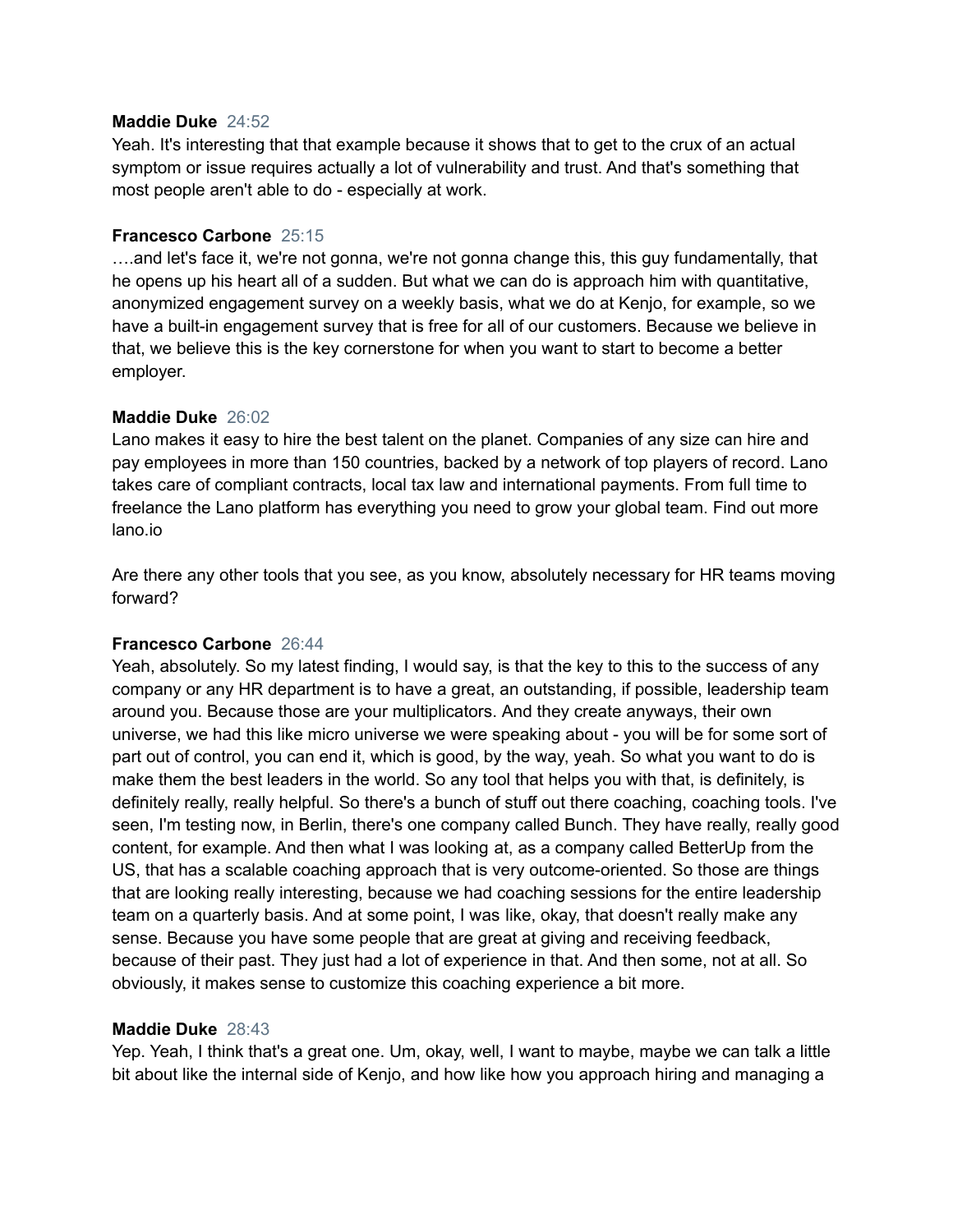team that's distributed across two different countries. And you mentioned earlier that you had this rapid hiring phase as well. What's your approach to hiring and managing your people?

# **Francesco Carbone** 29:09

I think it's a mix between letting those two different cultures thrive on their own, but then being united under a common purpose. We were, to be honest, we were very lucky to be born and raised bilingual. Yeah, so we were immediately starting off as a Madrid and Berlin company. I couldn't even say if we are more Berlin or more Madrid, doesn't really add any value we're really, really that person. I can resonate with that. I'm half German/half Italian. So that makes sense. And this is also the world that we're in, right. It's not one thing anymore.

# **Maddie Duke** 29:56

Yeah.

# **Francesco Carbone** 29:57

So how do we make sense of this and how do we challenge hiring with this? Well, of course, the recruiter from Madrid is part of the people team. The global people team we're having weekly meetings together, we exchange ideas, we work together very, very closely. So that is key to have a similar idea. The process is everywhere the same. So we have mandatory slots and recruiting with myself and also with David as the CEO, at least, until we are 100 employees. So now we're like 65 or something. And so that kind of gives the same the same approach, the same attention to those hires. And now we have an office in Madrid again, after the pandemic, which is great. I even got a picture - they have a pool in the office. Can you imagine that? I think as a Berliner, you cannot imagine that.

**Maddie Duke** 31:05 No

**Francesco Carbone** 31:06 I'm also a bit jealous, to be honest.

**Maddie Duke** 31:11 Yeah, is it indoor or outdoor?

**Francesco Carbone** 31:15 Outdoor. An outdoor pool.

**Maddie Duke** 31:18 Oh my god!

# **Francesco Carbone** 31:20

Yeah, exactly. Lunch break outdoor pool. Quite generous. Yeah? Not a small thing, you know? And no, but the challenge was obviously in the pandemic time, which was super tough, especially on the Madrid office, because they had, they were even more restricted than us and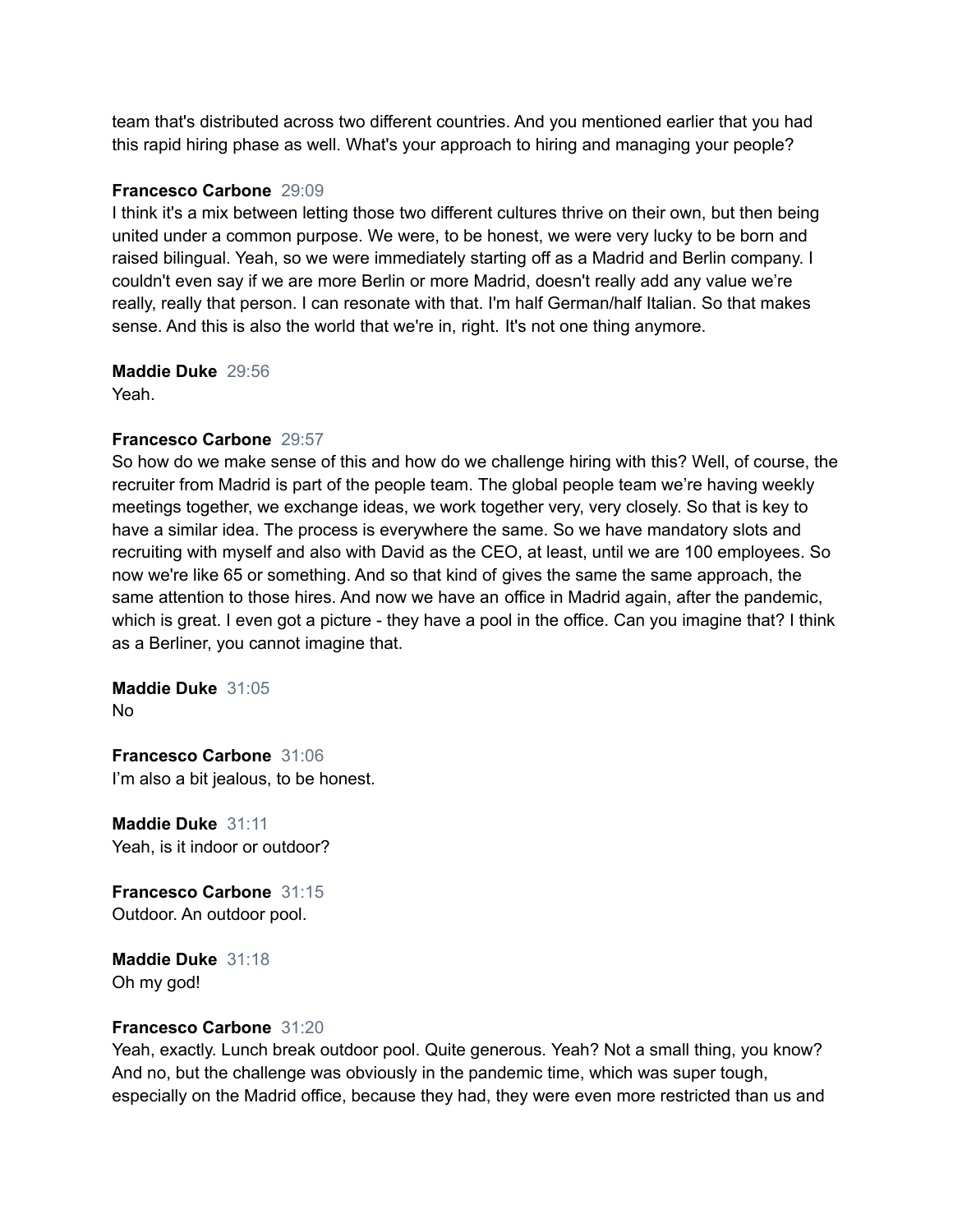Germany. And in the beginning, we were working with like, daily stand ups with the entire team of our small team back then, to really see how are you guys doing? How's it going? How's your mental health level at the moment, and really, really tried to foster those relationship building and connection? Because I mean, some people, singles alone and one apartment must have been crazy. I mean, I have my wife, I have my dog. And even for me, it was tough. So I can't even imagine how hard it must be for someone by themselves. And, yeah, so. So how do we tackle how do we tackle that we implemented a lot of different things like we have a very easy one is, for example, it's a donut integration for Slack, I'm not sure if you're familiar with this is, it's just a random is, it's a matchmaker for employees to meet on a regular basis to have just a coffee, you know, no business, just just sipping a coffee together. And talking is very simple, you can do it in five minutes, and it has an effect for the next half year or so, or more. But then also, what I really appreciate is usually culture is very institutionalized. And the expectation from employees and from the company is, okay, HR, or CEO, or whatever, you are in charge of our happiness. And we made that very clear, right? In the beginning, no, this is not how it works. We are all contributors or nobody is a contributor. And so what I'm really particularly proud of is that a lot of initiatives come from the people directly. Why also because we give the room, you know, we say, hey, guys, do whatever you think might make sense. And then we run this through with you and improve your concept and help you reach everyone in the company and support you with what you need. So we have things like, like yoga meditation sessions, from our head of customer success, because she's a certified yoga teacher. And then we have sort of like, a safe place, round table from another person from the team, because he had, he has done that in his private time hosting roundtables for speaking about life and about emotions. So this is coming from the team. And this is their... this is the best actually what you can get because this is true distribution. And the future in my opinion, I mean, why wouldn't we use all those great, great, great, great talents that we have, and this diverse, amazing crowd, in order to distribute culture and with many also something that people team created Kenjonita's Got Talent so we had like, cooking sessions, how to cook The best indian food from our Indian colleague, or how to what do we have, like a cocktail session with our interns and really lots of fun stuff?

#### **Maddie Duke** 35:12

That's fantastic. Like, that's exactly what you want. I think, you know, there's nothing like when that kind of culture feels forced, and it's coming from above, you know, if the leaders are the only one saying like, let's do this, and it's not coming from within the people as well. It's a very different feeling. So I imagine that I mean, that to me is a reflection, you know, that, to me, is a symptom of something that's really, really working there where people are actually actively coming up with these ideas. And people are participating as well. So congrats. We're just about out of time. But I have one final question for you, Francesco. Before I let you go, what's the future of Kenjo? What's in the pipeline for you?

# **Francesco Carbone** 36:00

So Maddie, Kenjo has a very exciting journey ahead of us. We're growing fast. What that means is we can build more exciting products. And we're already a very wide tool. If you start if you thought we stopped there, you might be misled. There's a lot in the pipeline, a lot of exciting, exciting things to come. I can't reveal everything. But we're really devoted to build what